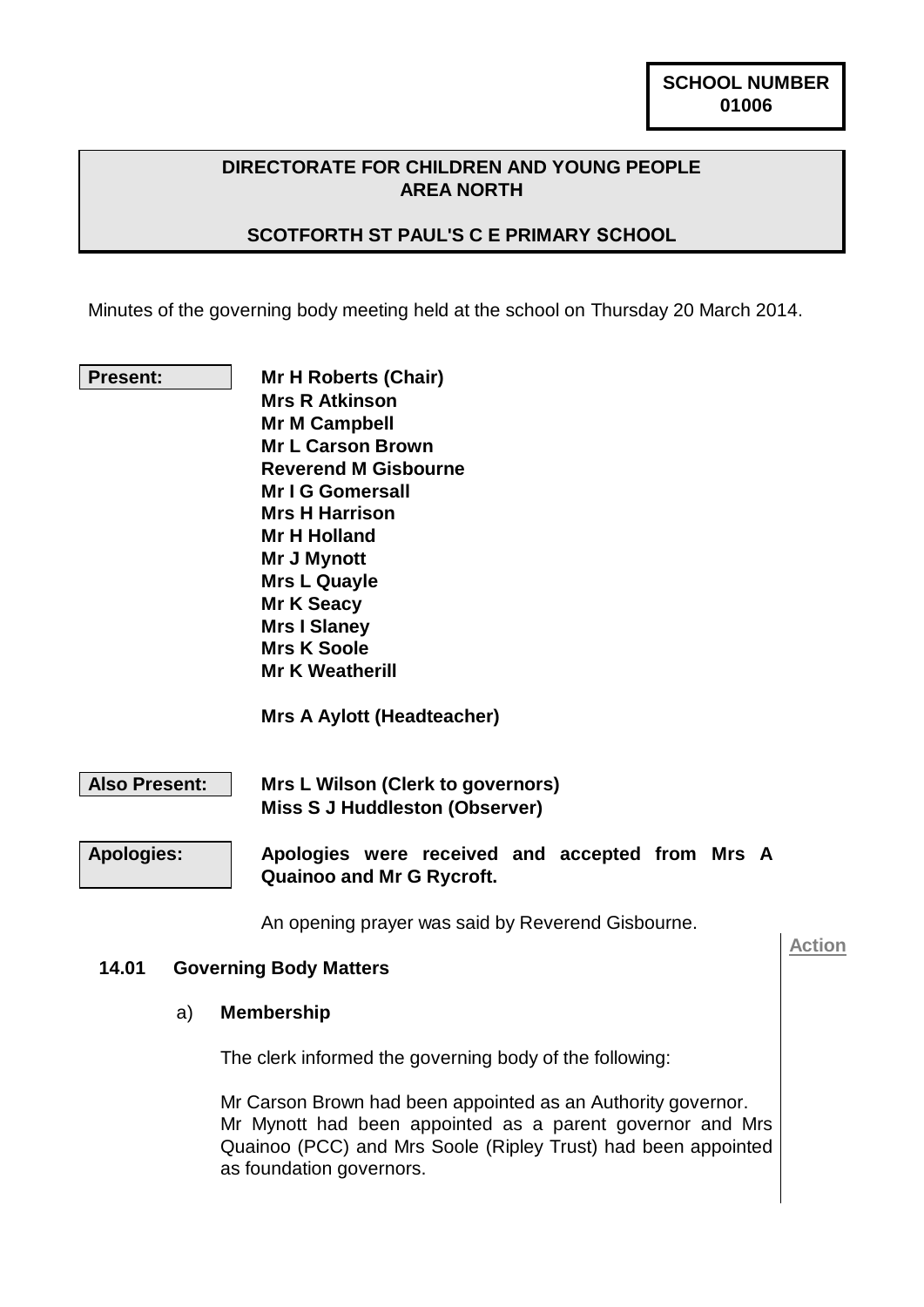|       |                                                                                                                                                                                                        |                                                                                                                                                                                                                                                               | <b>Action</b> |  |  |  |
|-------|--------------------------------------------------------------------------------------------------------------------------------------------------------------------------------------------------------|---------------------------------------------------------------------------------------------------------------------------------------------------------------------------------------------------------------------------------------------------------------|---------------|--|--|--|
|       |                                                                                                                                                                                                        | The Chair welcomed new members to the governing body.                                                                                                                                                                                                         |               |  |  |  |
|       |                                                                                                                                                                                                        | Mr Gomersall and Mrs Harrison were coming to the end of their<br>term of office; both members were asked to inform school if they<br>wished to have their membership renewed.<br>Appropriate<br>arrangements would be taken.                                  | <b>School</b> |  |  |  |
|       | b)                                                                                                                                                                                                     | <b>Declaration of Interest</b>                                                                                                                                                                                                                                |               |  |  |  |
|       |                                                                                                                                                                                                        | There were no declarations of interest in relation to agenda items.                                                                                                                                                                                           |               |  |  |  |
|       |                                                                                                                                                                                                        | Governors completed the annual Register of Business Interests.                                                                                                                                                                                                |               |  |  |  |
| 14.02 | Minutes of the previous meeting                                                                                                                                                                        |                                                                                                                                                                                                                                                               |               |  |  |  |
|       |                                                                                                                                                                                                        | It was agreed that the minutes of the previous meeting held on 7<br>November 2013, having been circulated, be approved and signed by the<br>chair as a correct record, subject to an amendment to reflect the fact that<br>the FOSSY website had been sorted. |               |  |  |  |
| 14.03 | <b>Matters arising from the minutes</b>                                                                                                                                                                |                                                                                                                                                                                                                                                               |               |  |  |  |
|       | Arising from the minutes it was reported that the 20mph advisory speed<br>limit had been introduced outside the school; signs had been used that<br>day for the first time. This was to be celebrated. |                                                                                                                                                                                                                                                               |               |  |  |  |
|       | Also arising on the minutes the committee reviewed the membership of<br>the committees and the nominated governors in the light of new<br>governors.                                                   |                                                                                                                                                                                                                                                               |               |  |  |  |
|       | school.                                                                                                                                                                                                | A copy of the revised list is attached at Appendix A and would be sent to                                                                                                                                                                                     | <b>Clerk</b>  |  |  |  |
| 14.04 | <b>Committee Reports</b>                                                                                                                                                                               |                                                                                                                                                                                                                                                               |               |  |  |  |
|       | a)                                                                                                                                                                                                     | The governors noted and accepted the minutes of the Lettings<br>Committee meeting held on 18 December 2013.                                                                                                                                                   |               |  |  |  |
|       | b)                                                                                                                                                                                                     | The governors noted and accepted the minutes of the Curriculum<br>Committee meeting held on 30 January 2014.                                                                                                                                                  |               |  |  |  |
|       |                                                                                                                                                                                                        | Governors were asked to consider whether they wished to become<br>members of any of the four working parties that had been<br>established to address the main priorities of the School<br>Development Plan.                                                   |               |  |  |  |
|       |                                                                                                                                                                                                        | Sports Premium funding was drawn to the attention of governors;<br>additional sports activities and competitions were taking place and                                                                                                                        |               |  |  |  |

staff were being upskilled to ensure enhanced sports provision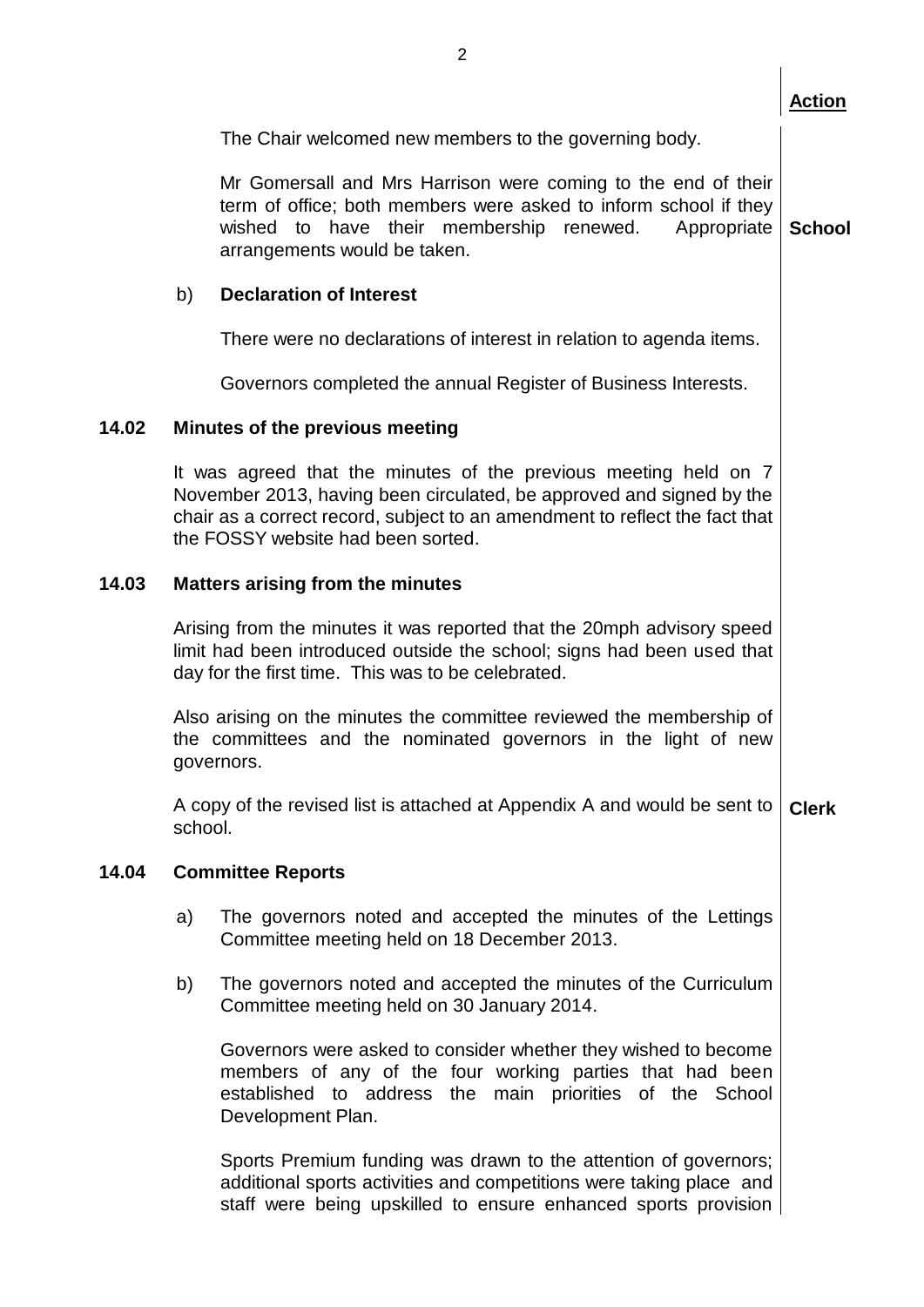became sustainable.

E-safety had been considered; Ofsted recommended that this policy was revised twice a year; this was recommended and accepted. Pupils from Year 6 had produced a video on E-Safety; governors were recommended to watch this on the school's website.

Year 6 were to visit London in June for two days. Reverend Gisbourne agreed to write to the Bishop of London in connection with a visit to St Paul's cathedral. **Reverend Gisbourne**

In response to a query it was reported that the county council would continue to provide internet services post April.

Link governors were encouraged to visit school as and when they could. It was suggested that a planned schedule would be useful and it was AGREED that governors would approach school with their proposed dates.

- c) The governors noted and accepted the minutes of the extraordinary meeting of the Staffing and Finance Committee held on 5 February 2014.
- d) The governors noted and accepted the minutes of the Admissions Committee meeting held on 6 March 2014.
- e) The governors noted and accepted the minutes of the Buildings, Health and Safety Committee meeting held on 13 March 2014.

It was reported that contact had been made with a tree surgeon in relation to the three trees at the front of school. Prices had been obtained for the removal of all three and for cutting the canopy of the large tree by 25% and removing the other two trees. It was hoped to install railings at the front and plant flowers.

#### **14.05 Nominated Governors**

a) The governing body received a report from Reverend Gisbourne on work undertaken in school regarding RE.

Reverend Gisbourne reported that the RE curriculum had settled well; a different topic was covered every half term.

Reverend Gisbourne was thanked for his report.

b) The governing body received a report from Mrs Quayle in relation to FOSSY.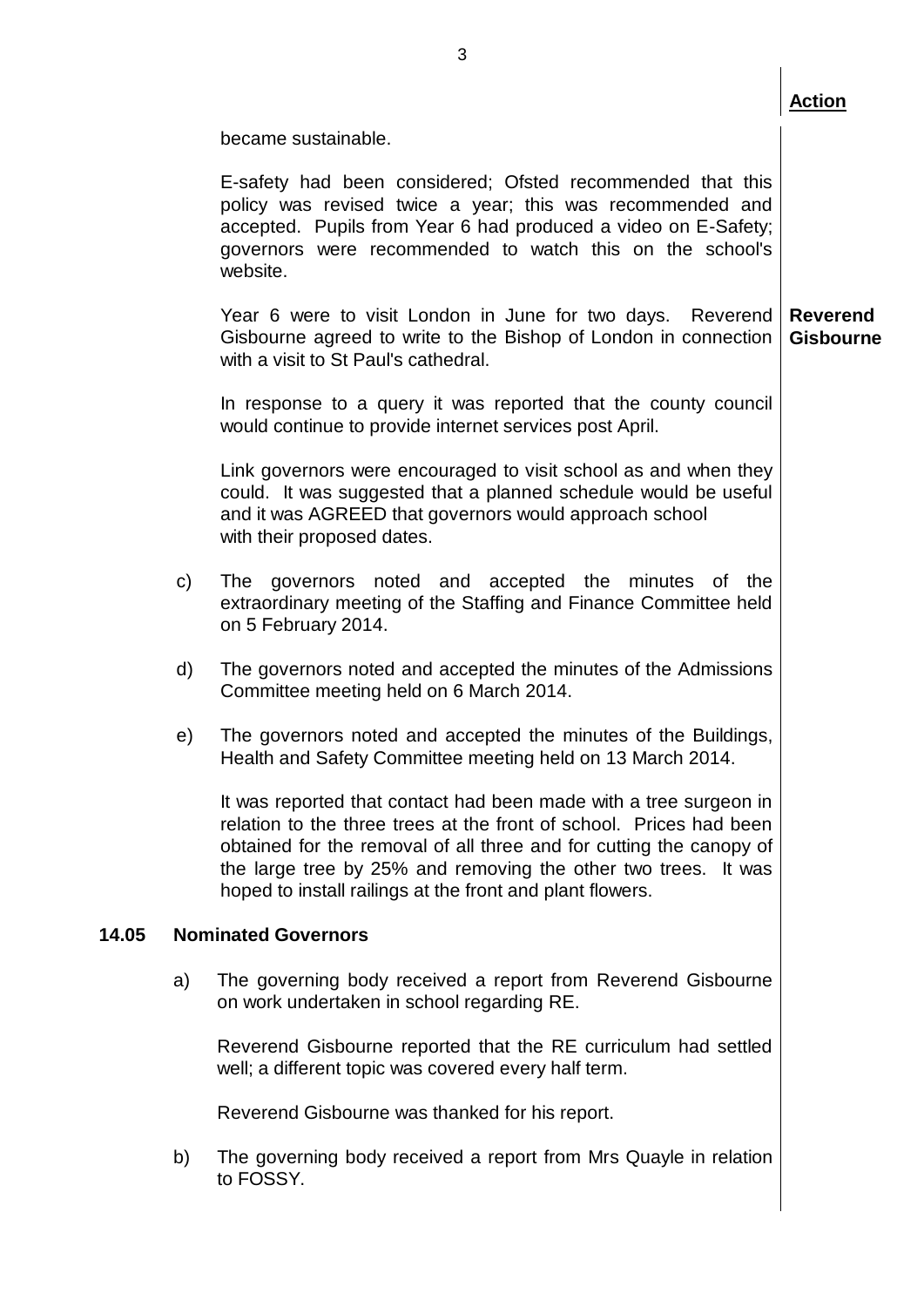- £2,088 had been raised recently
- £1,000 of books had been bought for KS1 and KS2
- A disco had been organised
- Assistance had been given to the running of the book club
- A quiz had taken place
- Outdoor equipment had been bought
- An Easter orienteering event had been organised for parents and a fun run.
- £2,876 was available.

 Mr Carson Brown thanked Mrs Quayle and her colleagues for all their hard work; FOSSY had gone from strength to strength in recent years.

Mrs Quayle was thanked for her report.

c) The governing body received a report from Mrs Atkinson on Pupil Voice.

As part of a project run by Rota Kids, Pupil Voice were collecting towels and blankets.

A wellbeing questionnaire had been circulated; the results would go in the school newsletter.

Pupil Voice were also participating in the design of the outdoor area.

Mrs Atkinson was thanked for her report.

d) The governing body received a report from Mrs Harrison on work undertaken in school regarding Music.

Year 4 had been learning recorders and Year 2 had taken part in a music festival.

Mrs Harrison was thanked for her report.

### **14.06 Chair's Action**

The chair reported action taken on behalf of the governing body since the last meeting, which involved:

- Agreeing to the increased fees for the use of school by the After School club.
- Liaising on school finances
- Spending a day in school observing various classes and activities.

### **14.07 School Improvement**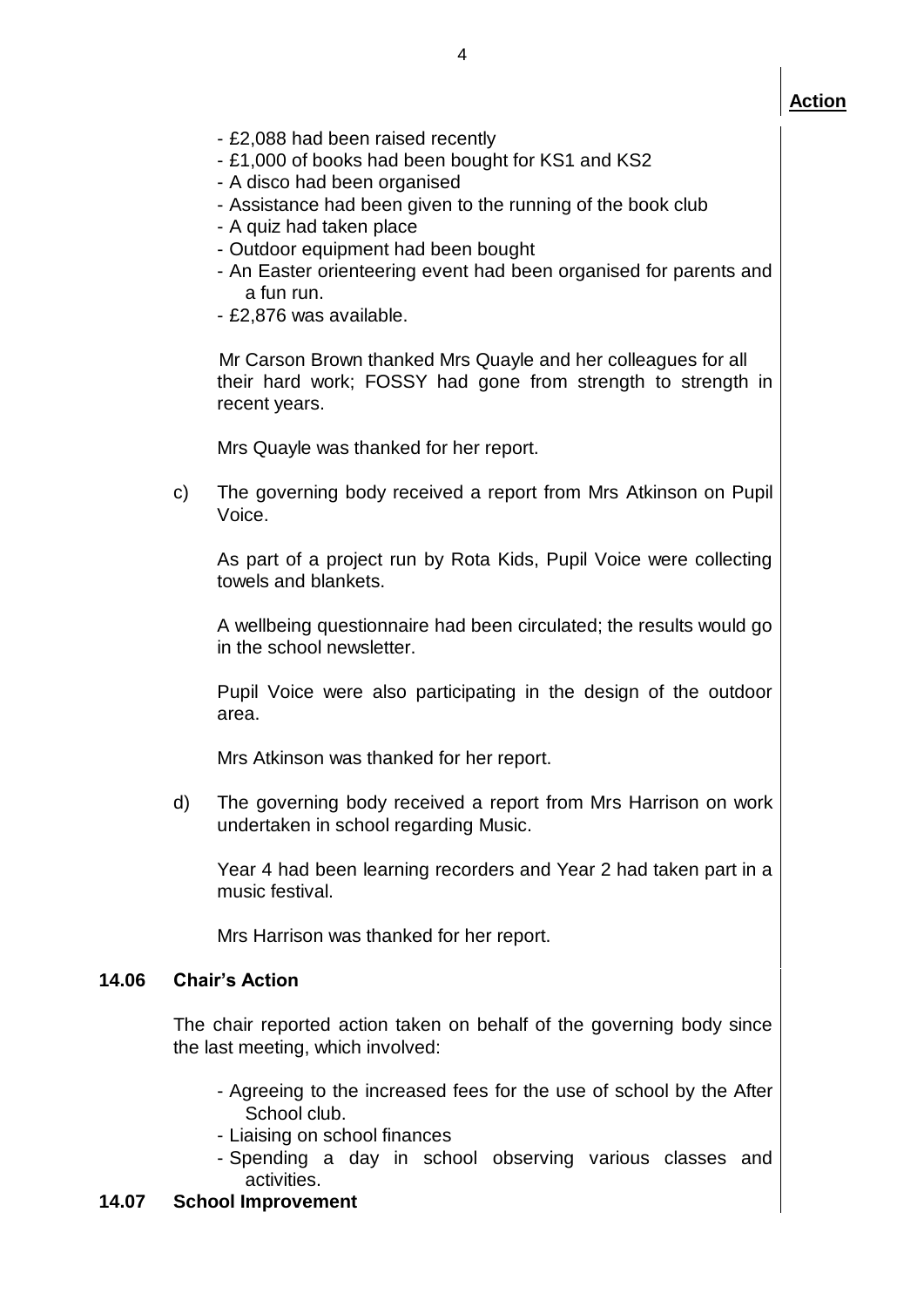The governing body were advised that the School Development Plan had been considered fully by committees.

#### **14.08 Headteacher's report**

#### a) **Termly report**

The governing body received the headteacher's report which contained information regarding the achievements and developments in school since the last meeting including reference to:

Staffing and Finance **Curriculum** Special Needs/Disability Church and Community Links Attendance **Buildings** Funding Issues

The headteacher reported that high academic standards continued in school; nevertheless there was still a lot of interesting and enjoyable topics covered as well.

Reverend Gisbourne reported on funds being raised by church for the Olivia project; £800 had been raised so far and the funds would be sent to Uganda to Bweyale Primary School.

Attendance was discussed; this had been good and was now even better.

Preparation for implementing the New Curriculum in September 2014 was in process. This represented a huge challenge.

A DFE comparison table had been issued recently; St Paul's school was  $11<sup>th</sup>$  out of all primary schools with 96% of pupils achieving Level 4 or above in reading, writing and maths.

The headteacher concluded by regretting that she was unable to access the funding she needed to address emotional and behavioural issues of some pupils who were in need of this support. The school had evidenced deprivation in the past; however it was felt to be increasing with a lot of it being just below the radar as families narrowly missed out on qualifying for various benefits and were therefore ineligible for free school meals and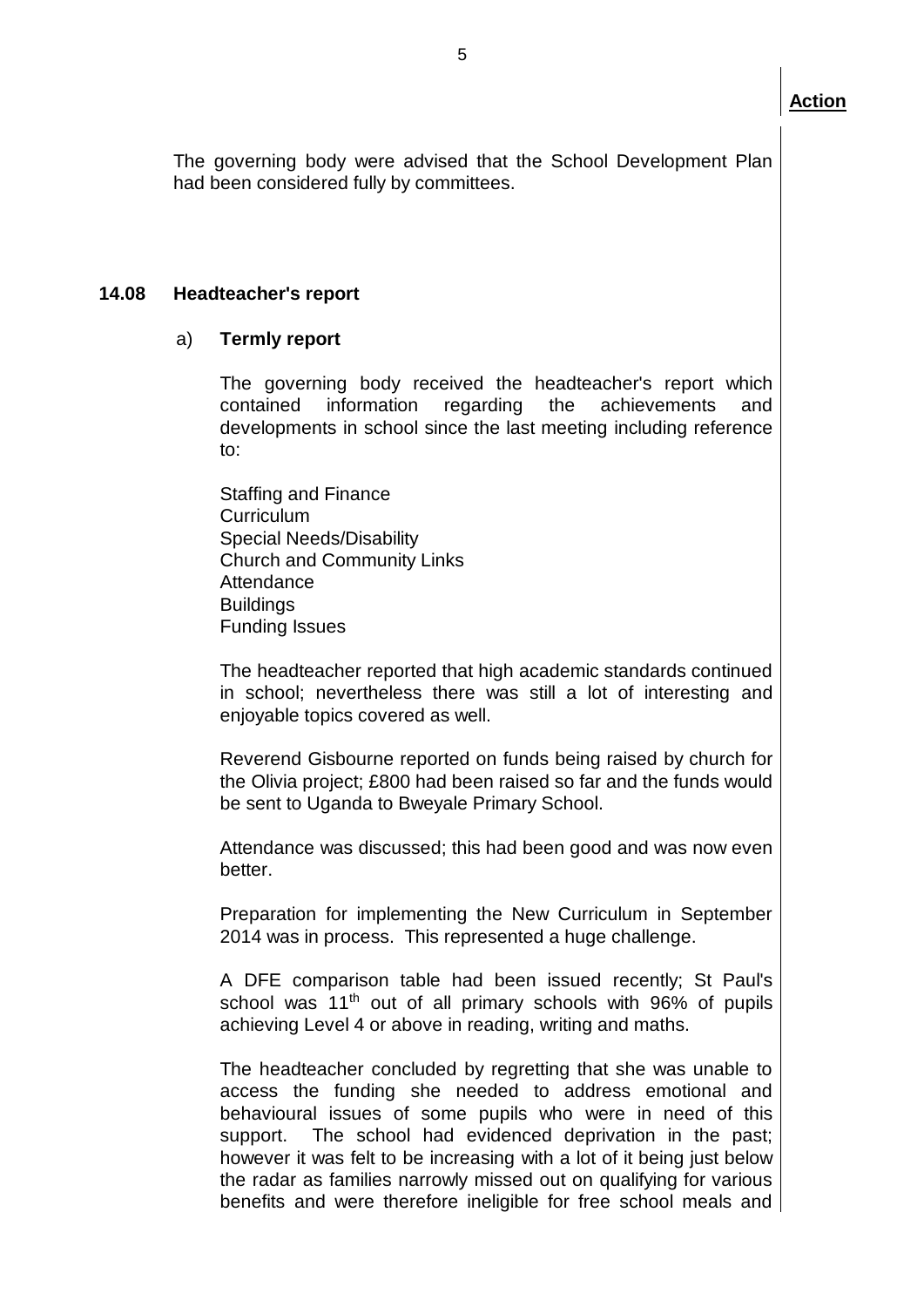**School**

pupil premium.

#### b) **Educational visits**

The governing body approved the following residential type B visit:

London – Year 6 - June 2014

#### **14.09 Governor Training and Development**

The governing body noted that details of current training courses for school governors were available in the Governors' Training and Development Programme.

The training link governor reported that the following training had been arranged.

Safer Recruitment – on 27 March and 3 April as cluster training.

Church schools training was also available.

New Governor training was recommended for new governors as was Finance training for new members of the Finance and Staffing Committee.

The training link governor was asked to look into Effective governing Body training. **Training Link Governor**

A Skills Audit form would be issued to governors for completion.

Governors were encouraged to complete the Governor Services training survey. **Governors**

#### **14.10 Policy and Procedures**

#### **Lancashire Personnel Policies**

The governing body confirmed adoption of the latest version of the county council model policies detailed below:

- Disciplinary Procedure Support Staff (August 2013)
- Grievance procedure Support Staff (August 2013)
- Teacher Discipline Procedure (August 2013)
- Teacher Grievance Procedure (August 2013)
- Appraisal Policy (September 2013)
- Long Term Sickness Absence Procedure (October 2013)
- Short Term Sickness Absence Procedure (October 2013)
- Bullying & Harassment (September 2013)
- Capability Teachers (September 2013)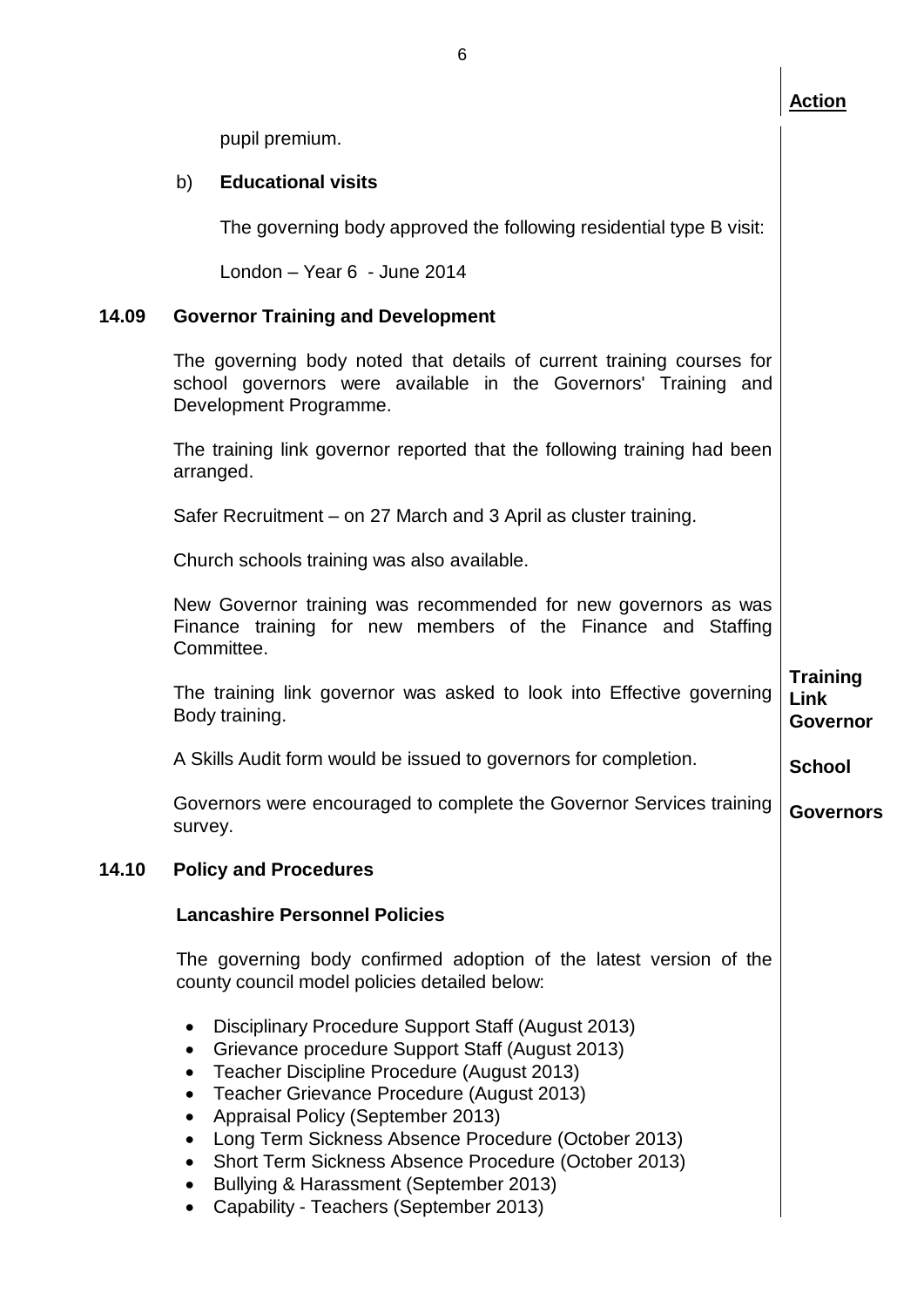|       |                                                                                                                                                                                        |                                                                                                                                                                                                                                                                                                                          | <b>Action</b>                                             |  |  |
|-------|----------------------------------------------------------------------------------------------------------------------------------------------------------------------------------------|--------------------------------------------------------------------------------------------------------------------------------------------------------------------------------------------------------------------------------------------------------------------------------------------------------------------------|-----------------------------------------------------------|--|--|
|       |                                                                                                                                                                                        | Capability - Support Staff (March 2013).                                                                                                                                                                                                                                                                                 |                                                           |  |  |
| 14.11 | <b>The Living Wage</b>                                                                                                                                                                 |                                                                                                                                                                                                                                                                                                                          |                                                           |  |  |
|       |                                                                                                                                                                                        | Following a discussion on the County Council's proposal to become a<br>'Living Wage Employer,' the governing body agreed to:                                                                                                                                                                                             |                                                           |  |  |
|       |                                                                                                                                                                                        | Adopt the county council approach of the revised grading structure,<br>whereby Spinal Column Points (SCP) 5-10 were removed and a new<br>spinal column point was set at the Living Wage. All staff paid below<br>point 10 would receive this new point set at the Living Wage.                                           |                                                           |  |  |
|       |                                                                                                                                                                                        | Changes would be effective as of 1 April 2014.                                                                                                                                                                                                                                                                           |                                                           |  |  |
|       |                                                                                                                                                                                        | The headteacher agreed to submit the relevant information to the county<br>council immediately.                                                                                                                                                                                                                          | <b>Headteacher</b>                                        |  |  |
| 14.12 | <b>Finance</b>                                                                                                                                                                         |                                                                                                                                                                                                                                                                                                                          |                                                           |  |  |
|       | a)                                                                                                                                                                                     | <b>Budget 2014/15</b><br>The governing body requested the Finance and<br>Staffing<br>Committee to consider and prepare the 2014/15 budget prior to its<br>formal approval at the summer term governors' meeting.                                                                                                         | <b>Finance and</b><br><b>Staffing</b><br><b>Committee</b> |  |  |
|       | b)                                                                                                                                                                                     | <b>Schools Financial Value Standard (SFVS)</b><br>The governing body noted the information provided regarding the<br>Schools Financial Value Standard and;<br>Noted that the approved standard and action plan had been<br>agreed by the Finance and Staffing Committee and had<br>been submitted to the county council. |                                                           |  |  |
| 14.13 | <b>Schools Forum Elections</b>                                                                                                                                                         |                                                                                                                                                                                                                                                                                                                          |                                                           |  |  |
|       |                                                                                                                                                                                        | The governing body agreed to delegate to the chair the casting of its<br>vote in any schools' forum elections.                                                                                                                                                                                                           |                                                           |  |  |
| 14.14 |                                                                                                                                                                                        | <b>Admission Arrangements for September 2015 intake</b>                                                                                                                                                                                                                                                                  |                                                           |  |  |
|       | The existing arrangements would continue and the admission number of<br>30 was confirmed. Governors confirmed that all relevant paperwork had<br>been forwarded to the county council. |                                                                                                                                                                                                                                                                                                                          |                                                           |  |  |
| 14.15 | <b>Information</b>                                                                                                                                                                     |                                                                                                                                                                                                                                                                                                                          |                                                           |  |  |
|       | The governing body noted the information provided in respect of:                                                                                                                       |                                                                                                                                                                                                                                                                                                                          |                                                           |  |  |
|       | a)<br>b)                                                                                                                                                                               | <b>School Provision Planning Update</b><br>PE and Sports Grant - the governing body noted the requirement<br>to publish the information on the school website by 4 April 2014.                                                                                                                                           |                                                           |  |  |
|       |                                                                                                                                                                                        |                                                                                                                                                                                                                                                                                                                          |                                                           |  |  |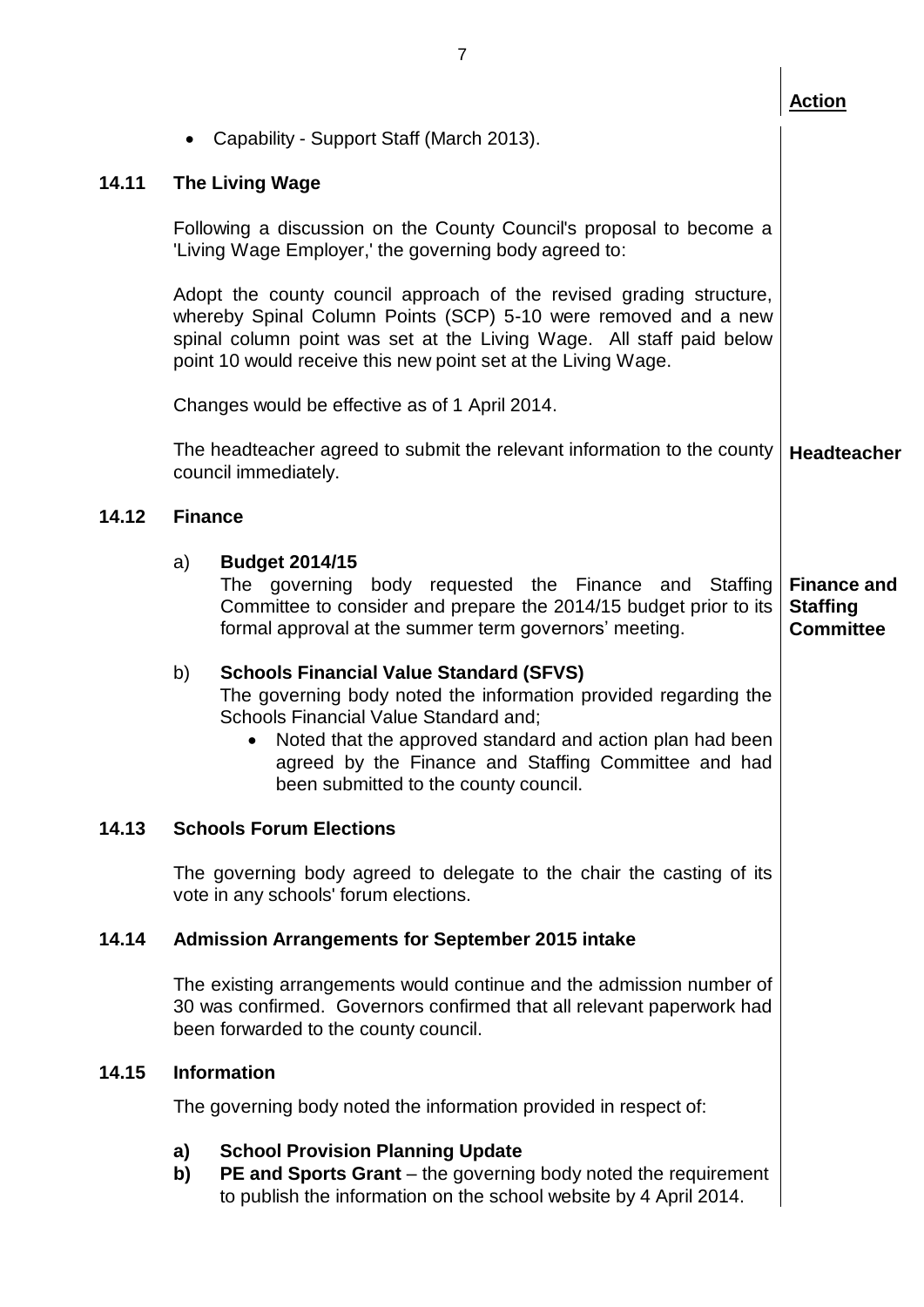|       | o                                                                                                                                                                                                                                                                                                                                    |              |  |  |
|-------|--------------------------------------------------------------------------------------------------------------------------------------------------------------------------------------------------------------------------------------------------------------------------------------------------------------------------------------|--------------|--|--|
|       |                                                                                                                                                                                                                                                                                                                                      | Action       |  |  |
|       | C)<br><b>Support Staff Pay Policy</b>                                                                                                                                                                                                                                                                                                |              |  |  |
|       | Governors queried inter-school and intra school sports and it was<br>explained that inter-school sports competitions were attended by Year 5<br>and 6 whilst intra school competitions were undertaken throughout the<br>school.                                                                                                     |              |  |  |
| 14.16 | <b>Forums for Chairs and Vice-chairs</b>                                                                                                                                                                                                                                                                                             |              |  |  |
|       | The governing body received a report from the Chair concerning topics<br>covered at the latest forum meeting which he had attended.                                                                                                                                                                                                  |              |  |  |
|       | School Governor rules had been circulated at the forum; the Chair had<br>arranged for these to be circulated to governors.                                                                                                                                                                                                           |              |  |  |
|       | The re-constitution of governing bodies had been discussed; further<br>clarification would be reported on.                                                                                                                                                                                                                           | <b>Clerk</b> |  |  |
| 14.17 | <b>Lancashire Association of School Governing Bodies</b>                                                                                                                                                                                                                                                                             |              |  |  |
|       | The governing body noted the information received from the Lancashire<br>Association of School Governing Bodies.                                                                                                                                                                                                                     |              |  |  |
| 14.18 | <b>Code of Conduct</b>                                                                                                                                                                                                                                                                                                               |              |  |  |
|       | The governing body were reminded to note the provisions of the<br>governor's code of conduct in everything they did both in an out of<br>school. If governors were unaware of where to find the code they should<br>contact the headteacher.                                                                                         |              |  |  |
| 14.19 | <b>School Crossing Patrol</b>                                                                                                                                                                                                                                                                                                        |              |  |  |
|       | The heateacher informed the governing body of a proposal to fund the<br>school crossing patrols on a different basis.                                                                                                                                                                                                                |              |  |  |
|       | Currently the cost to fund the school crossing patrols was £4,500. It had<br>been proposed that in future schools were given £2,000 and then paid<br>for the patrol themselves on the basis that they sought funding to make<br>up the shortfall.                                                                                    |              |  |  |
|       | There had been widespread opposition to the proposal and it was not<br>certain that the proposal would go ahead. However governors were<br>asked for their views should the proposal be approved.                                                                                                                                    |              |  |  |
|       | After a lengthy discussion it was AGREED that in the interests of safety,<br>the school crossing patrol would be retained and that sponsorship from<br>local firms would be sought. Additionally it was AGREED to discuss with<br>other local schools whose children used the crossing if they would<br>contribute towards the cost, |              |  |  |
|       |                                                                                                                                                                                                                                                                                                                                      |              |  |  |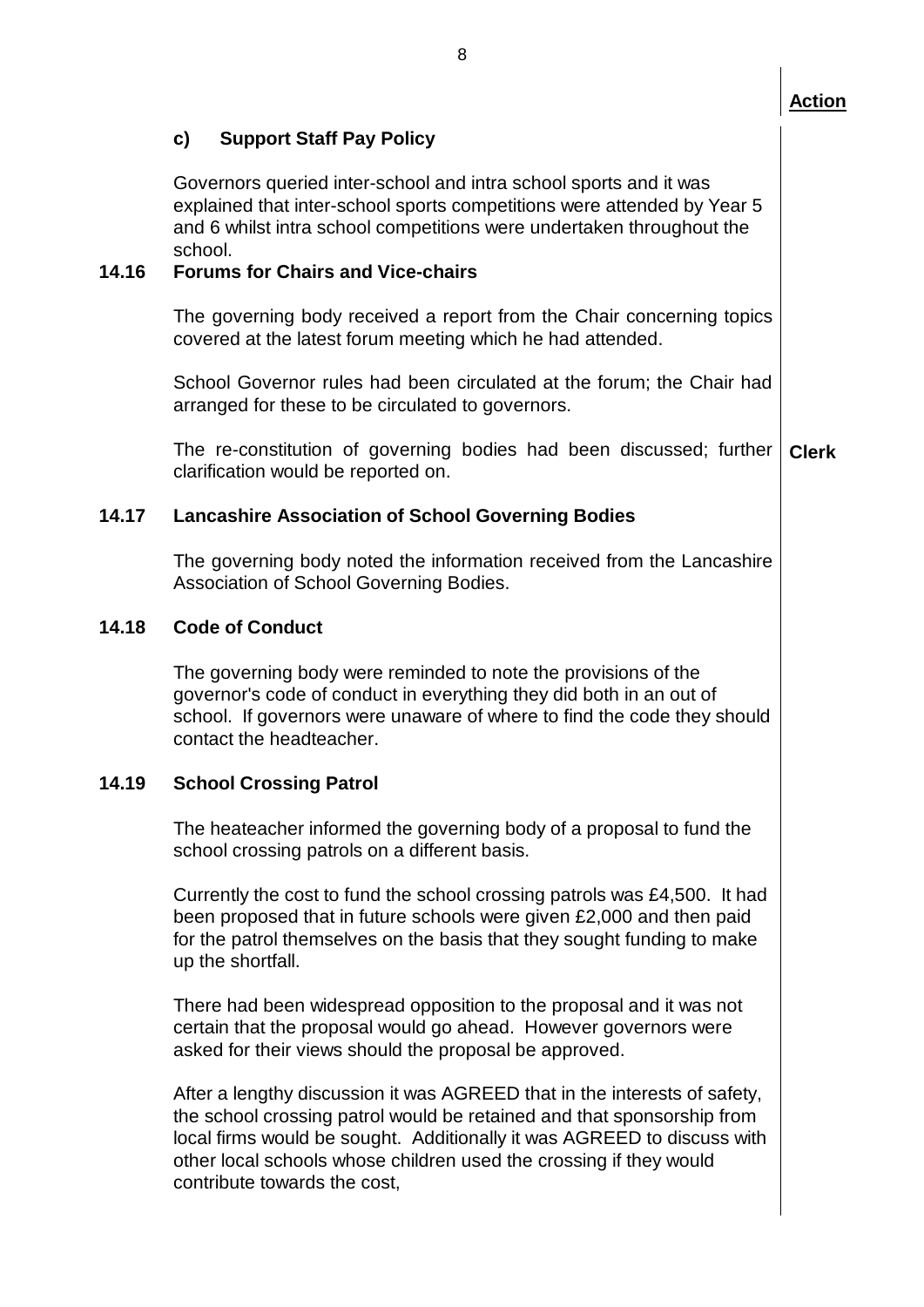### **14.20 Confidentiality**

The governing body were asked to keep the details of the admissions confidential until the next meeting.

#### **14.21 Date and time of next meeting**

The next meeting of the governing body would be held at 7.30pm, on Thursday 19 June 2014.

Committee meetings would be arranged.

At the end of the meeting the Grace was said.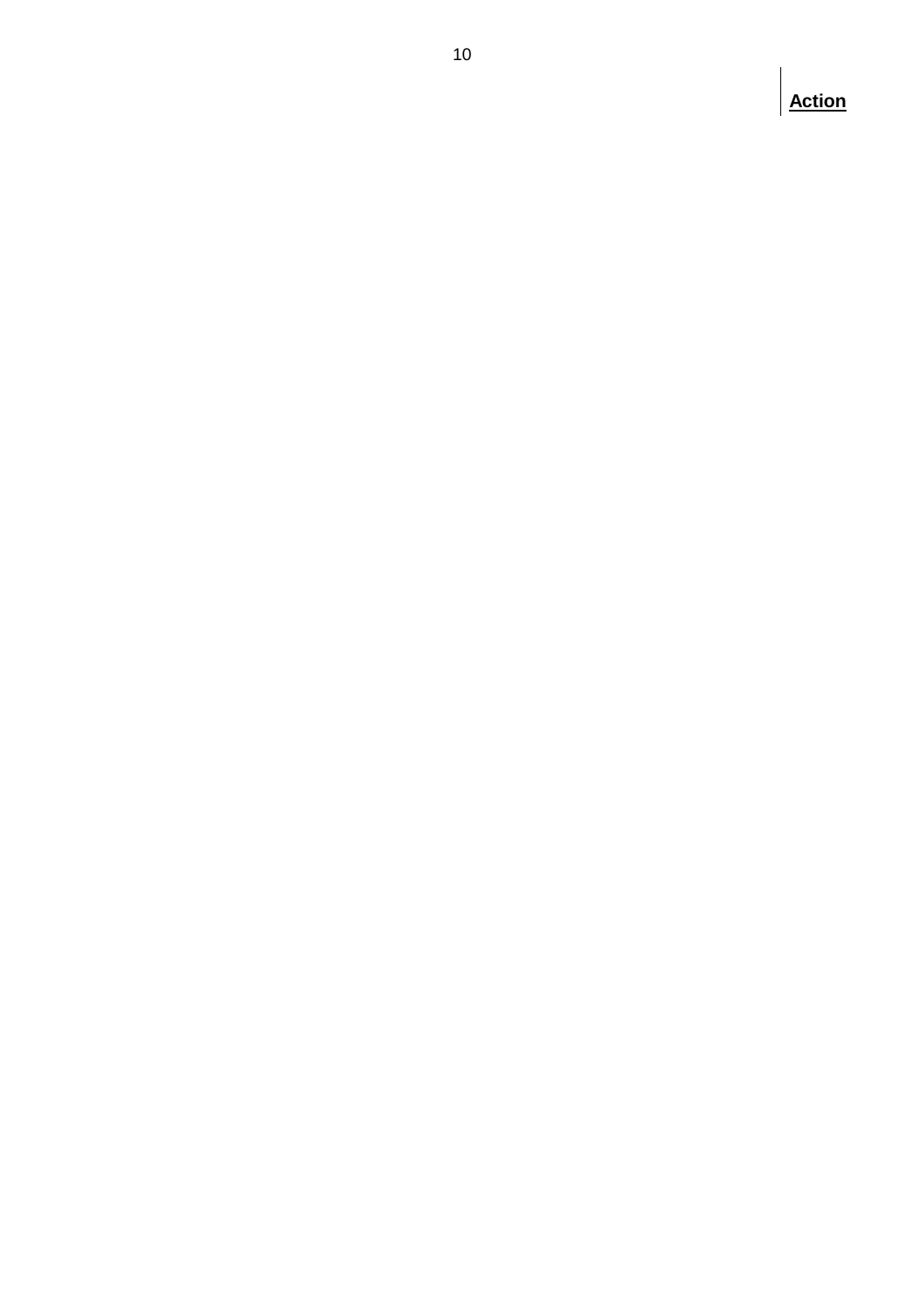#### **APPENDIX A**



### **Directorate for Children & Young People - Governors System**

*School Committees*

#### **Scotforth St Paul's Church of England Primary School**

| <b>Admissions</b>                                   | <b>Buildings/Health and Safety</b> |  |  |
|-----------------------------------------------------|------------------------------------|--|--|
| Mr J Lailey                                         | Mr A Holland                       |  |  |
| Mrs I Slaney                                        | Mr K Seacy                         |  |  |
| Mr H Roberts                                        | Mrs K Soole                        |  |  |
| Mrs K Soole                                         | Mr H Roberts                       |  |  |
| Mrs A Aylott                                        | Mr K Weatherill                    |  |  |
|                                                     | Mrs H Harrison                     |  |  |
|                                                     | Mr K Rycroft                       |  |  |
|                                                     | Mrs A Aylott                       |  |  |
| <b>Complaints Appeals and Curriculum Complaints</b> | Mr J Mynott                        |  |  |
| Mr K Seacy                                          |                                    |  |  |
| Mr K Weatherill                                     |                                    |  |  |
| Mr I G Gomersall                                    |                                    |  |  |
| Mrs K Soole                                         |                                    |  |  |
| Mr L Carson Brown                                   | Curriculum                         |  |  |
|                                                     | Mrs L Quayle                       |  |  |
| <b>Finance and Staffing</b>                         | Mr M Campbell                      |  |  |
| Mr J Lailey                                         | Mrs I Slaney                       |  |  |
| Mrs I Slaney                                        | Mr K Weatherill                    |  |  |
| Mr H Roberts                                        | Mrs H Harrison                     |  |  |
| Mr K Weatherill                                     | Mr I G Gomersall                   |  |  |
| Mrs A Quainoo                                       | Mr L Carson Brown                  |  |  |
| Mr G Rycroft                                        | Mrs A Quainoo                      |  |  |
| Reverend M Gisbourne                                | <b>Reverend M Gisbourne</b>        |  |  |
| Mrs A Aylott                                        | Mrs R Atkinson                     |  |  |
| Mr L Carson Brown                                   | Mrs A Aylott                       |  |  |
|                                                     | Mrs K Soole                        |  |  |
| Lettings                                            |                                    |  |  |
| Mrs A Quainoo                                       | Grievance                          |  |  |

Mr G Rycroft Mrs L Quayle Mr J Mynott **Mrs** K Soole Mr A Holland Mrs I Slaney

Mrs A Quainoo **Governors** Mr K Seacy **Mr J Lailey** Mr G Rycroft Mr H Roberts Mr I G Gomersall

# Mr H Roberts Mr M Campbell Mrs A Aylott **Mrs** A Aylott **Reverend M** Gisbourne

## **Pay Appeals Pay Committee/Committee of Appointed**

Mr K Weatherill **Matter and A Contract Contract Contract Contract Contract Contract Contract Contract Contract Contract Contract Contract Contract Contract Contract Contract Contract Contract Contract Contract Contract Con**